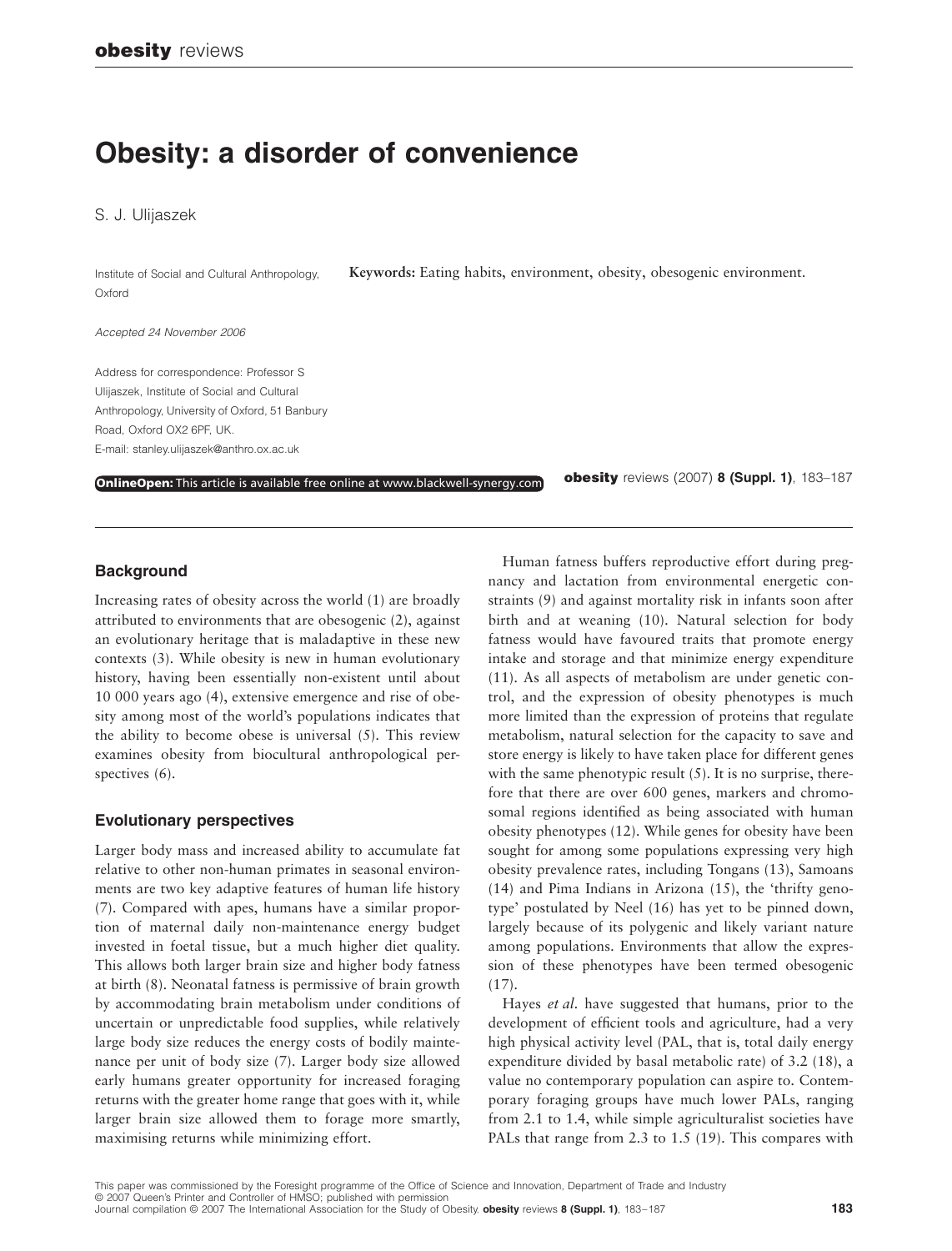PAL values ranging between 2.2 and 1.2 among urban populations in industrialized nations (19).

#### **Obesity and the life course**

Increases in survivorship and lifespan duration in industrialized nations with high prevalence rates of obesity suggest that human genotypes for obesity are not incompatible with present environments of good food security and sedentary lifestyle (20). This view has been challenged by Olshansky *et al.* who suggested that life expectancy at birth (LEB) in the USA may decline by up to 5 years in the first half of the 21st century unless the rising rates of obesity are controlled (21). American Samoa and the Cook Islands have obesity rates far in excess of the USA (22). However, LEBs of both populations have undergone stasis in the past decade (after more than three decades of increase), while mortality associated with obesity-related chronic diseases among adults of productive age has increased, and mortality among young children has declined (23,24). In the 1990s, 61% and 70% of American Samoan men and women respectively were classified as obese [body mass index (BMI) ≥ 32 kg m<sup>-2</sup>] (25,26), while a reanalysis of BMI data for adult Cook Islanders (27) identifies 39% of males and 47% of females to be similarly classified by the same cut-off.

Early pubertal development is linked to overweight and obesity in adolescents in the USA (28). In addition, girls exposed to familial distress or living in dysfunctional households have been shown to have earlier age at menarche (29,30), while physical and verbal abuse in childhood has been shown to be associated with adult obesity (31). While body fatness in females is a prerequisite for fertility (9), obesity and the insulin resistance that often accompanies it are associated with reproductive complications, including menstrual dysfunction, anovulation and miscarriage among adults (32). Increased rates of obesity among British adolescents are likely to enhance the biological potential for teenage conceptions into the future, while increased obesity rates among women will reduce fertility rates biologically (32) and by low marriageability (33).

Conversely, marriage rates influence obesity rates; entry into marriage is associated with weight gain, while exit from marriage results in weight loss, but of a lower magnitude (34). In the USA, getting married adds an additional 3.1 kg body weight across the first decade after marriage relative to the study average, and a further 0.25 kg per decade of marriage subsequently (34). This is equivalent to an increase in BMI of 1.2 kg m<sup>−</sup><sup>2</sup> in the first decade after marriage.

#### **Obesogenic environments**

The term 'obesogenic environment' was coined by Swinburn *et al.* who argued that the physical, economic, social

and cultural environments of the majority of industrialized nations encourage positive energy balance of their populations (35). Human exposure to such environments is problematic because, while the energy balance equation is simple (energy intake in excess of expenditure equals weight gain), avoidance of exposure is not. Considerable dietary and work seasonality has been removed in industrialized societies and replaced by 7-day schedules of activity and diet that revolve around industrial production. Such industrially scheduled patterns started to become obesogenic when good food security was achieved (at least at the level of the total population), and cheap transport became available to the masses, in the past 40 years or so. The decline in physical activity in industrialized societies is well documented (36,37) and as important as food security. It is, however, discussed elsewhere in this review (see Fox and Hillsdon).

Food security is 'the physical, social and economic access to sufficient, safe and nutritious food that meets the dietary needs and food preferences of a population, for an active and healthy life' (38). Price constrains food choice and purchase among poorer sectors of many industrialized societies, making obesity an issue of food security, and ultimately one of human rights (currently the Office of the United Nations High Commissioner on Human Rights on the Right to Food has its focus on food availability, hunger and malnutrition (39), but given the deterioration of health because of obesity in many nations, malnutrition because of overconsumption is a logical next step). In poorer nations, socioeconomic status and obesity are positively related. In industrialized societies, the relationship is inverted. The latter has been linked to dietary energy density and energy cost of foods (40,41). In the USA, diets that are more energy-dense cost less (42). In recent years, the prices of fresh fruit and vegetables have increased as proportions of disposable income, while those of refined grains, sugars, and fats have declined (43). Class differences in obesity-relevant health behaviours have also been evoked to explain the inverse relationship between socioeconomic status and obesity (44–46). They are not universal explanations because they do not explain the emergence of class-based health behaviour. However, obesity may be a consequence of the psychosocial impact of living in a more hierarchical society. In an ecological study of obesity in 21 developed nations, Pickett *et al*. found income inequality to be positively associated with energy intake and obesity (47).

Time constraint, particularly in relation to female engagement in the workforce, and the demand for convenience in food has seen the emergence and rise in demand for pre-packaged foods with very short preparation times (48), and of food consumption away from the home (49,50). The demand for convenience in food follows trends of increased outsourcing of aspects of the domestic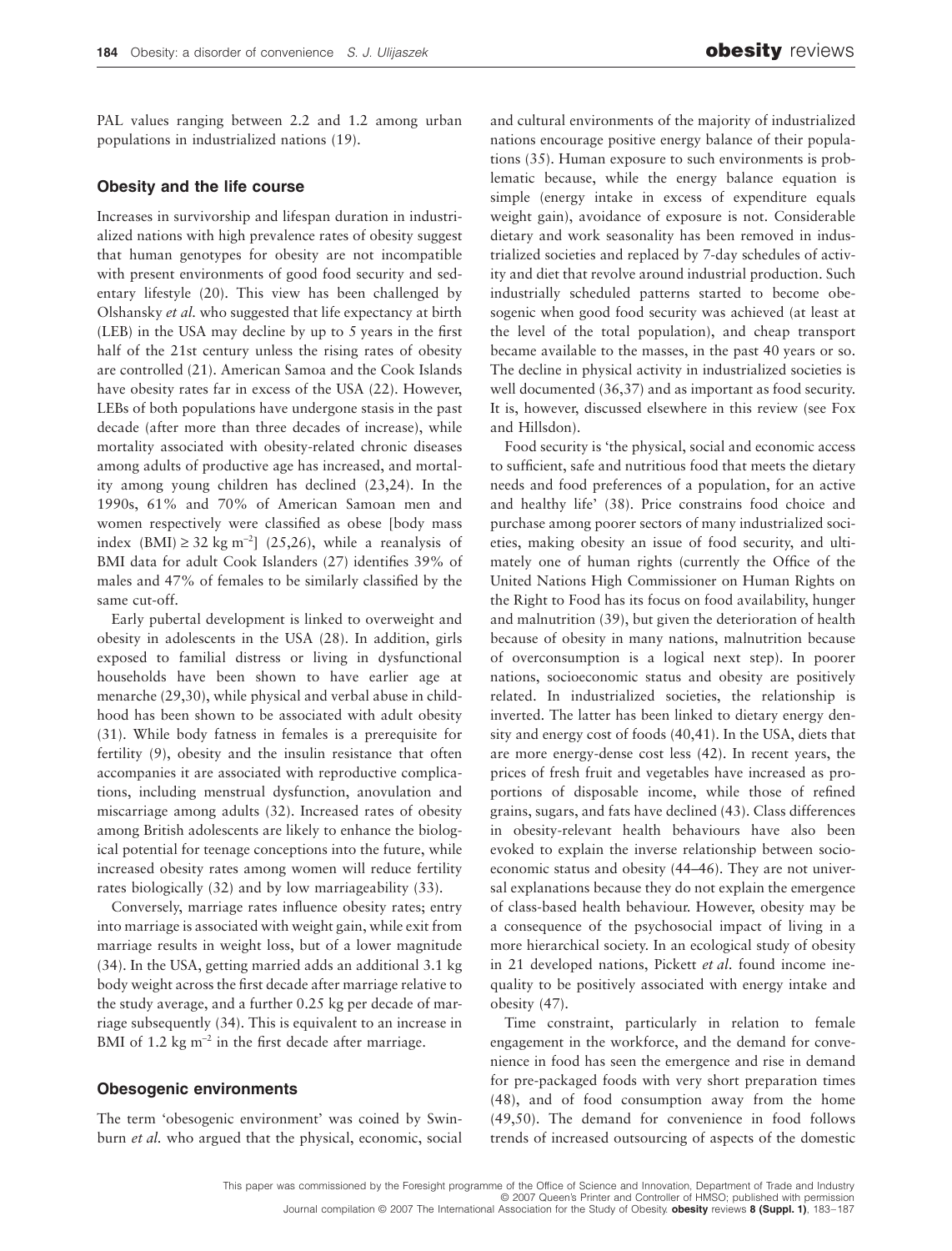economy in industrializing, industrial and post-industrial society, which also includes parenting (childcare, school and children's activities) and cleaning. The outsourcing of food preparation and demand for convenience has also seen decreased structure of meals and increased snacking in various industrialized nations (51,52). Snack foods are often (but not universally) densely caloric, prepared, processed and packaged foods (53). Snacking often takes place without feeling physically hungry (54,55), especially when distracted by an external stimulus, such as watching television (56). It is also more difficult for humans, when they are distracted, to accurately monitor how much they have eaten (57).

Convenience in food is also expressed in the emergence of fast food. Eating at fast-food restaurants is positively associated with having children, a high-fat diet, and high BMI, but negatively associated with vegetable consumption and physical activity (58). Accessibility of such restaurants is also predictive of their use (58). Bandini *et al.* however, found that obese adolescents in the USA eat no more fast food than non-obese adolescents, emphasizing that excess energy intake may come from a variety of food sources, including snacks (59).

Cultural feasting is something common to all societies, and does not disappear with industrialization or modernisation. Among urban Samoans, obesity has been attributed to adherence to regular traditional cultural feasting practices while living a more sedentary lifestyle (60). In many parts of the world, Christmas has become an event of conspicuous consumption, in which food is central. Christmas feasting has been associated with weight gain in Sweden (61) and Ireland (62).

# **Perceptions of body size and obesity**

Across history and to the present day, individuals and groups of privilege have been able to display embodied wealth by way of above-average body size, including weight and fatness (63,64). In a cross-cultural comparison of appropriate body size in different traditional societies, Brown found that the vast majority of them favoured plumpness as being attractive (65). A number of societies in which the prevalence rate of obesity has risen in recent decades and that previously were shown to desire and/or accept larger bodies and obesity now show a preference for thinner bodies. These include majority populations in the USA (66) and the European Union (67), as well as among African–American girls (68), Pacific Islanders (69– 72) and urban Native American youth (73). Among Europeans, the desire for thinner body size is increasingly observed in children and adolescents and is not confined to females of upper socioeconomic status (68,74–76). While high cultural valuation of body fatness might contribute to the emergence of obesity, it may cease to do so

in subsequent generations in populations with high levels of obesity.

# **Conclusions**

It is almost inevitable that obesity should have emerged as a major human biological phenomenon in the environments that have been constructed in industrialized nations during the past 60 years, and which have been transferred across the world with industrialization and modernisation since. It is a disorder of convenience, as the needs of humanity in industrialized nations are served with ever more convenient work, leisure and food-getting. Because of the diverse contexts in which obesity has emerged and the complex environments in which it persists, it is unlikely that there will be a ubiquitous reversal in the trends of obesity prevalence in the near future. Indeed, the ceiling on the potential for obesity in the majority of the worlds' populations is far from having been reached. However, obesity is also an outcome of cultural and symbolic overvaluation of food in the context of plenty; and such overvaluation declines among subsequent generations born into times of plenty.

# **Conflict of Interest Statement**

No conflict of interest was declared.

#### **References**

1. Popkin BM, Doak CM. Obesity is a worldwide phenomenon. *Nutr Rev* 1998; **56**: 106–114.

2. Hill JO, Wyatt HR, Reed GW, Peters JC. Obesity and the environment: where do we go from here? *Science* 2003; **299**: 853– 835.

3. Neel JV, Weder AB, Julius S. Type II diabetes, essential hypertension, and obesity as 'syndromes of impaired genetic homeostasis': the 'thrifty genotype' hypothesis enters the 21st century. *Perspect Biol Med* 1998; **42**: 44–74.

4. Brown PJ, Krick SV. Culture and ethnicity in the etiology of obesity: diet, television and the illusion of personal choice. In: Johnston FE, Foster G (eds). *Obesity, Physical Growth and Development*. Smith-Gordon: London, 2001, pp. 111–157.

5. Lev-Ran A. Human obesity: an evolutionary approach to understanding our bulging waistline. *Diabetes Metab Res Rev* 2001; **17**: 347–362.

6. Ulijaszek SJ, Lofink H. Obesity in biocultural perspective. *Annu Rev Anthropol* 2006; **35**: 337–360.

7. Aiello LC, Wells JCK. Energetics and the evolution of the genus homo. *Annu Rev Anthropol* 2002; **31**: 323–338.

8. Ulijaszek SJ. The comparative energetics of primate fetal growth. *Am J Hum Biol* 2002; **14**: 603–608.

9. Norgan NG. The beneficial effects of body fat and adipose tissue in humans. *Int J Obes Relat Metab Disord* 1997; **21**: 738– 746.

10. Kuzawa CW. Adipose tissue in human infancy and childhood: an evolutionary perspective. *Am J Phys Anthropol* 1998; **27**(Suppl.): 177–209.

This paper was commissioned by the Foresight programme of the Office of Science and Innovation, Department of Trade and Industry © 2007 Queen's Printer and Controller of HMSO; published with permission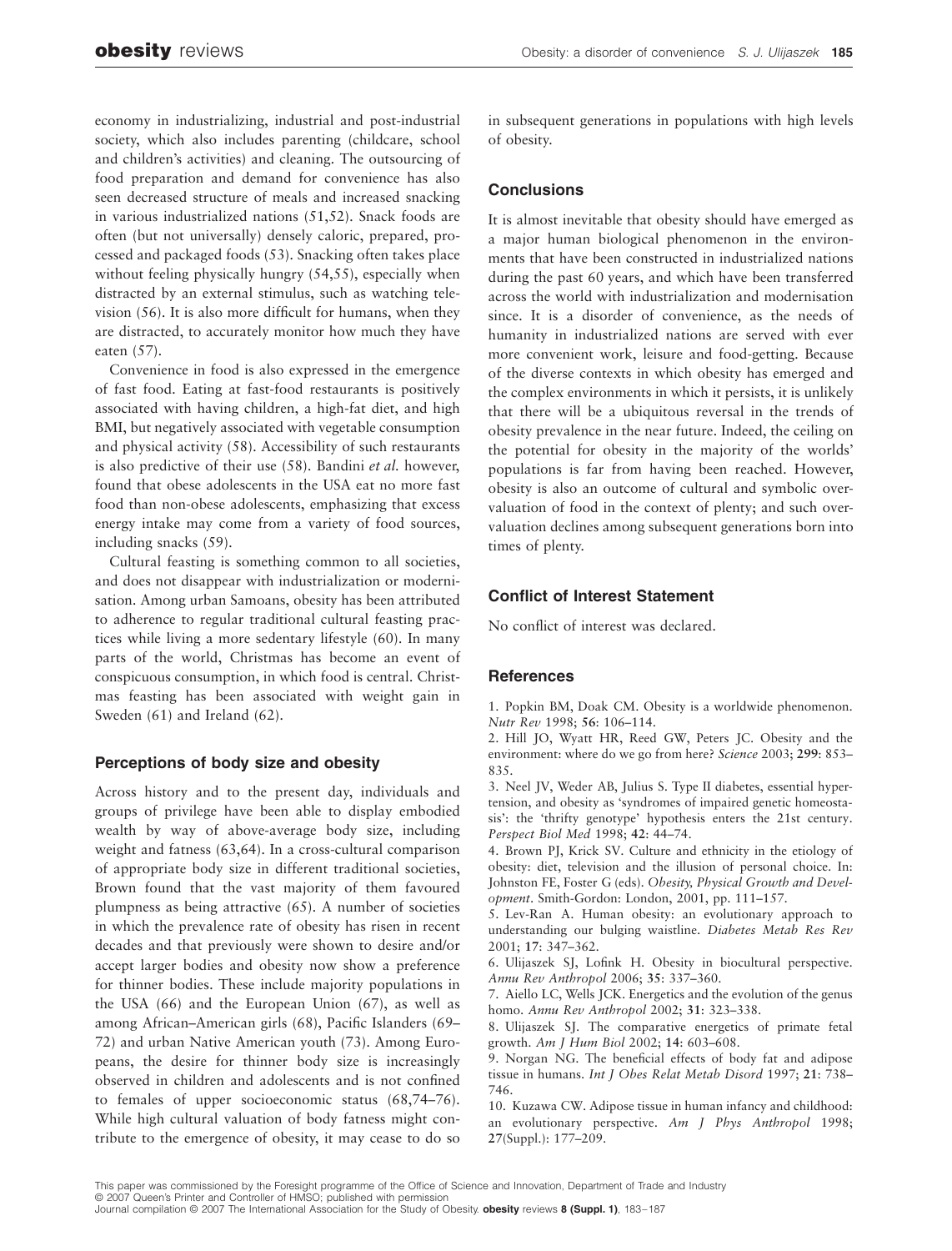11. Rosenbaum M, Leibel RL. The physiology of body weight regulation: relevance to the etiology of obesity in children. *Pediatrics* 1998; **101**: 525–539.

12. Perusse L, Rankinen T, Zuberi A, Chagnon YC, Weisnagel SJ, Argyropoulos G, Walts B, Snyder EE, Bouchard C. Human obesity gene map: the 2004 update. *Obes Res* 2005; **13**: 381–490. 13. Duarte NL, Colagiuri S, Palu T, Wang XL, Wilcken DE. A 45-bp insertion/depletion polymorphism of uncoupling protein 2

in relation to obesity in tongans. *Obes Res* 2003; **11**: 512–517. 14. Tsai HJ, Sun G, Smelser D, Viali S, Tufa J, Jin L, Weeks DE,

McGarvey ST, Deka R. Distribution of genome-wide linkage disequilibrium based on microsatellite loci in the samoan population. *Hum Genomics* 2004; **1**: 327–334.

15. Kovacs P, Ma L, Hanson RL, Franks P, Stumvoll M, Bogardus C, Baier LJ. Genetic variation in UCP2 (uncoupling protein-2) is associated with energy metabolism in pima Indians. *Diabetologia* 2005; **48**: 2292–2295.

16. Neel J. Diabetes mellitus: a 'thrifty' genotype rendered detrimental by 'progress'? *Am J Hum Genet* 1962; **14**: 353–362.

17. Finkelstein EA, Ruhm CJ, Kosa KM. Economic causes and consequences of obesity. *Annu Rev Public Health* 2005; **26**: 239– 257.

18. Hayes M, Chustek M, Heska S, Wang Z, Pietrobelli A, Heymsfield SB. Low physical activity levels of modern homo sapiens among free-ranging mammals. *Int J Obes* 2005; **29**: 151–156. 19. Ulijaszek SJ. Physical activity, lifestyle and health of urban populations. In: Schell LM, Ulijaszek SM (eds). *Urbanism, Health and Human Biology in Industrialised Countries.* Cambridge University Press: Cambridge, 1999, pp. 250–279.

20. Eaton SB, Konner M, Shostak M. Stone agers in the fast lane: chronic degenerative diseases in evolutionary perspective. *Am J Med* 1998; **84**: 739–749.

21. Olshansky SJ, Passaro DJ, Hershow RC, Layden J, Carnes BA, Brody J, Hayflick L, Butler RN, Allison DB, Ludwig DS. A potential decline in life expectancy in the united states in the 21st century. *N Engl J Med* 2005; **352**: 1138–1145.

22. International Obesity Task Force.*Global Prevalence of Obesity*. 2006. [WWW document]. URL<http://www.iotf.org/database> (accessed October 2006).

23. Kane P, Lucas D. An overview of south pacific population problems. *Asia-Pacific Popul J* 1986; **1**: 3–16.

24. United Nations University.*Globalis – An Interactive World Map. Life Expectancy at Birth*. 2006. [WWW document]. URL <http://www.gvu.unu.edu> (accessed October 2006).

25. Swinburn BA, Ley SJ, Carmichael HE, Plank LD. Body size and composition of Polynesians. *Int J Obes Relat Metab Disord* 1999; **23**: 1178–1183.

26. Keighley ED, McGarvey ST, Quested C, McCuddin C, Viali S, Maiava T. Nutrition and health in modernizing Samoans: temporal trends and adaptive perspectives. In: Ohtsuka R, Ulijaszek S (eds). *Health Change in the Asia-Pacific Region. Biocultural and Epidemiological Approaches*. Cambridge University Press: Cambridge, 2007 (in press).

27. Ulijaszek SJ. Increasing body size and obesity among cook islanders between 1966 and 1996. *Ann Hum Biol* 2001; **28**: 363– 373.

28. Ebling FJP. The neuroendocrine timing of puberty. *Reproduction* 2005; **129**: 675–683.

29. Kim K, Smith PK, Palermiti AL. Conflict in childhood and reproductive development. *Evol Hum Behav* 1997; **18**: 109– 142.

30. Hulanicka B. Acceleration of menarcheal age of girls from dysfunctional families. *J Reprod Infant Psychol* 1999; **17**: 119– 132.

31. Williamson DF, Thompson TJ, Anda RF, Dietz WH, Felitti V. Body weight and obesity in adults and self-reported abuse in childhood source. *Int J Obes* 2002; **26**: 1075–1082;Aug 2002.

32. Mitchell M, Armstrong DT, Robker RL, Norman RJ. Adipokines: implications for female fertility and obesity. *Reproduction* 2005; **130**: 583–597.

33. Harper B. Beauty, stature and the labour market: a British cohort study. *Oxford Bull Econ Stat* 2000; **62**: 771–800.

34. Sobal J, Rauschenback B, Frongillo EA. Marital status changes and body weight changes: a US longitudinal analysis. *Soc Sci Med* 2003; **56**: 1543–1555.

35. Swinburn BA, Egger G, Raza F. Dissecting obesogenic environments: the development and application of a framework for identifying and prioritizing environmental interventions for obesity. *Prev Med* 1999; **29**: 563–570.

36. Erlichman J, Kerbey AL, James WPT. Physical activity and its impact on health outcomes. Paper 2: prevention of unhealthy weight gain and obesity by physical activity: an analysis of the evidence. *Obes Rev* 2002; **3**: 273–287.

37. Ferro-Luzzi A, Martino L. Obesity and physical activity. In: Chadwick DJ (ed.). *The Origins and Consequences of Obesity*. Ciba Foundation Symposium 201. Wiley: Chichester, 1996, pp. 207–277.

38. Food and Agriculture Organization. *Committee on World Food Security, Twenty-fourth session. Guidelines for National Food Insecurity and Vulnerability Information and Mapping Systems (FIVIMS): Background and Principles.* Food and Agriculture Organization of the United Nations: Rome, 1998.

39. Office of the United Nations High Commissioner on Human Rights on the Right to Food.*Special Rapporteur of the Commission on Human Rights on the Right to Food*. 2006. [WWW document]. URL <http://www.ohchr.org/english/issues/> food/issues.htm (Accessed October 2006).

40. Darmon N, Ferguson EL, Briend A. A cost constraint alone has adverse effects on food selection and nutrient density: an analysis of human diets by linear programming. *J Nutr* 2002; **132**: 3764–3771.

41. French SA. Pricing effects on food choice. *J Nutr* 2003; **133**: 841S–843S.

42. Drewnowski A, Darmon N. The economics of obesity: dietary energy density and energy cost. *Am J Clin Nutr* 2005; **82**: 265S– 273S.

43. Sturm R. Childhood obesity: what we can learn from existing data on societal trends, part 2. *Prev Chronic Dis* 2005; **2**: A20.

44. Jeffrey RW, French SA, Firster JL, Spry VM. Socioeconomic status differences in health behaviors related to obesity: the healthy worker project. *Int J Obes* 1991; **15**: 689–696.

45. Molarius A. The contribution of lifestyle factors to socioeconomic differences in obesity in men and women: a populationbased study in Sweden. *Eur J Epidemiol* 2003; **18**: 227–234.

46. Stamatakis E, Primatesta P, Chinn S, Rona R, Falascheti E. Overweight and obesity trends from 1974 to 2003 in English children: what is the role of socioeconomic factors? *Arch Dis Child* 2005; **90**: 999–1004.

47. Pickett KE, Kelly S, Brunner E, Lobstein T, Wilkinson RG. Wider income gaps, wider waistbands? an ecological study of obesity and income inequality. *J Epidemiol Community Health* 2005; **59**: 670–674.

48. Schluter G, Lee C. Changing good consumption patterns: their effects on the US Food System, 1972–92. *Food Rev* 1999; **22**: 35–37.

49. Lin B, Guthrie J, Blaylock JR. The diets of America's children: influences on dining out, household characteristics, and nutritional knowledge. *Agric Econ Rep* 1996; **746**: 1–37.